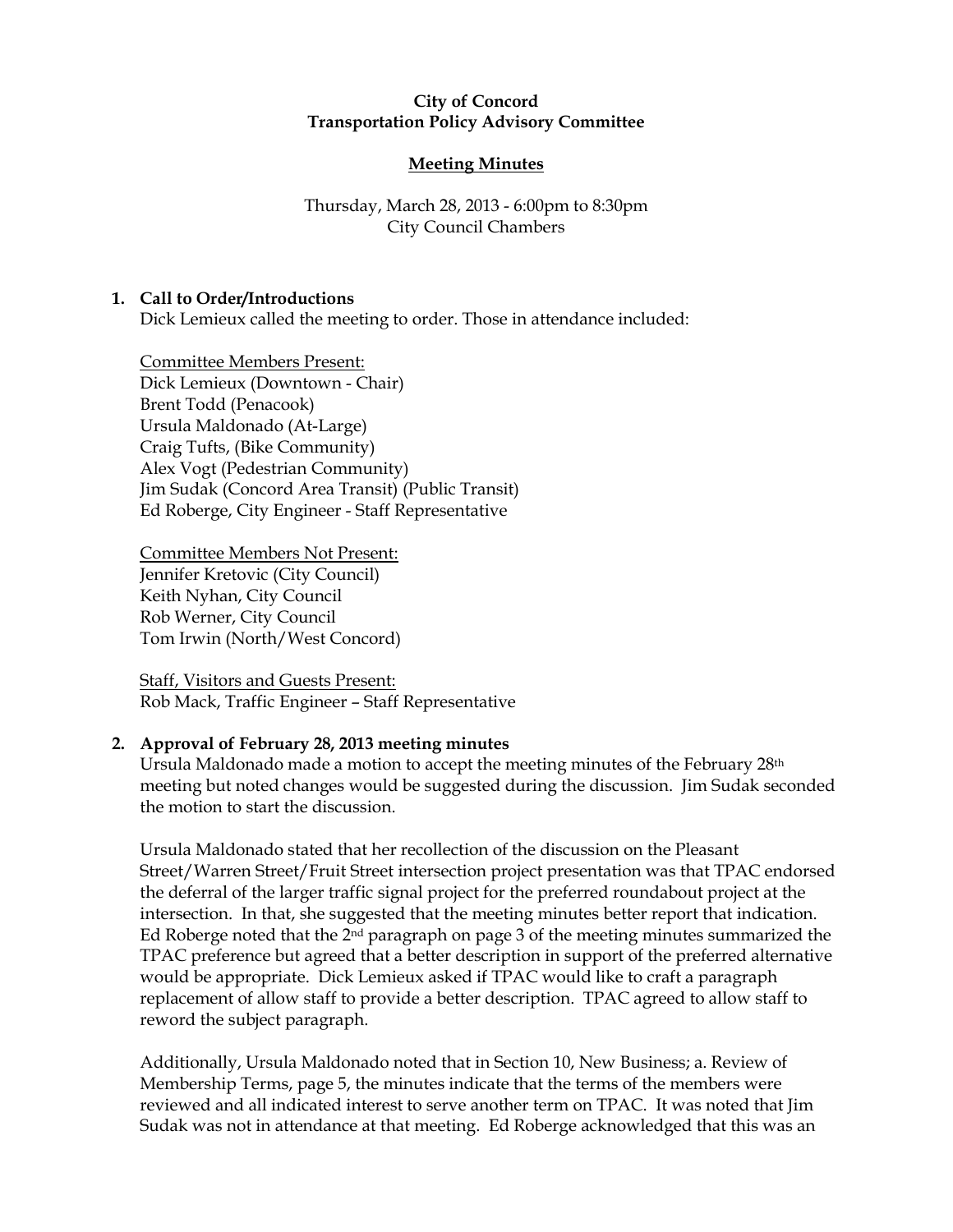oversight and that he recalled indicating that staff would reach out to Jim Sudak to assess his interest in serving another term with TPAC. Ed Roberge indicated that the meeting minutes will be revised to reflect that discussion. Jim Sudak indicated that he is interested in serving with TPAC for another term. Dick Lemieux inquired if the appointments would be presented to City Council at the April meeting. Ed Roberge indicated that he had forwarded to members interest to the City Clerk for preparation to present to City Council. Appointments will likely be presented to City Council in April.

Following conclusion of these discussions, the minutes as amended above were unanimously approved.

### 3. Presentations

There were no presentations at this meeting.

#### 4. Public Comment

There were no members of the public in attendance.

### 5. Consent Reports

a. Approval of Subcommittee Minutes (Pedestrian, Bicycle, Public Transit, and Traffic Operations)

The minutes of the January 7th Bike Committee meeting, the January 17th Pedestrian Committee meeting, the December 11th Public Transit Committee meeting, and the February 19th Traffic Operations Committee meeting were unanimously approved.

# 6. TPAC Referrals from City Council, Staff and Chair

a. Referral from City Council to consider establishing a No Parking, Standing, Stopping zone along Conant Drive between South Street and Rundlett Street to mitigate adverse effects of parking for traffic related to school dropoffs/pick-ups at the Abbott-Downing Elementary School. (Council: 10/9/2012, 12/20/2012, 1/24/2013, 2/28/2013).

Rob Mack reported that the Parking Committee hosted a neighborhood meeting on March 21st where issues of parking around the school campus were discussed. The general consensus from the meeting was that residents remain concerned with the safety of vehicles crowding certain streets and recommend additional parking restrictions along South Street, Bow Street, and Conant Drive. Police enforcement will be increased starting on March 26<sup>th</sup> in an effort to increase safety. Given that some of the residents in attendance felt that the parking impact area was limited to South Street and Conant Street, the Parking Committee agreed to expand the neighborhood notification area and schedule a follow-up meeting.

A brief discussion followed and while TPAC generally agreed that additional parking restrictions are appropriate, concerns for where the cars go was heard. TPAC stresses the need for the Concord School District to do everything they can to improve operations and conditions within the site. Dick Lemieux asked what role TPAC has at this point. Ed Roberge noted that since this was a Traffic Operations Committee referral and since referred to the Parking Committee, final action to City Council should come from the Parking Committee where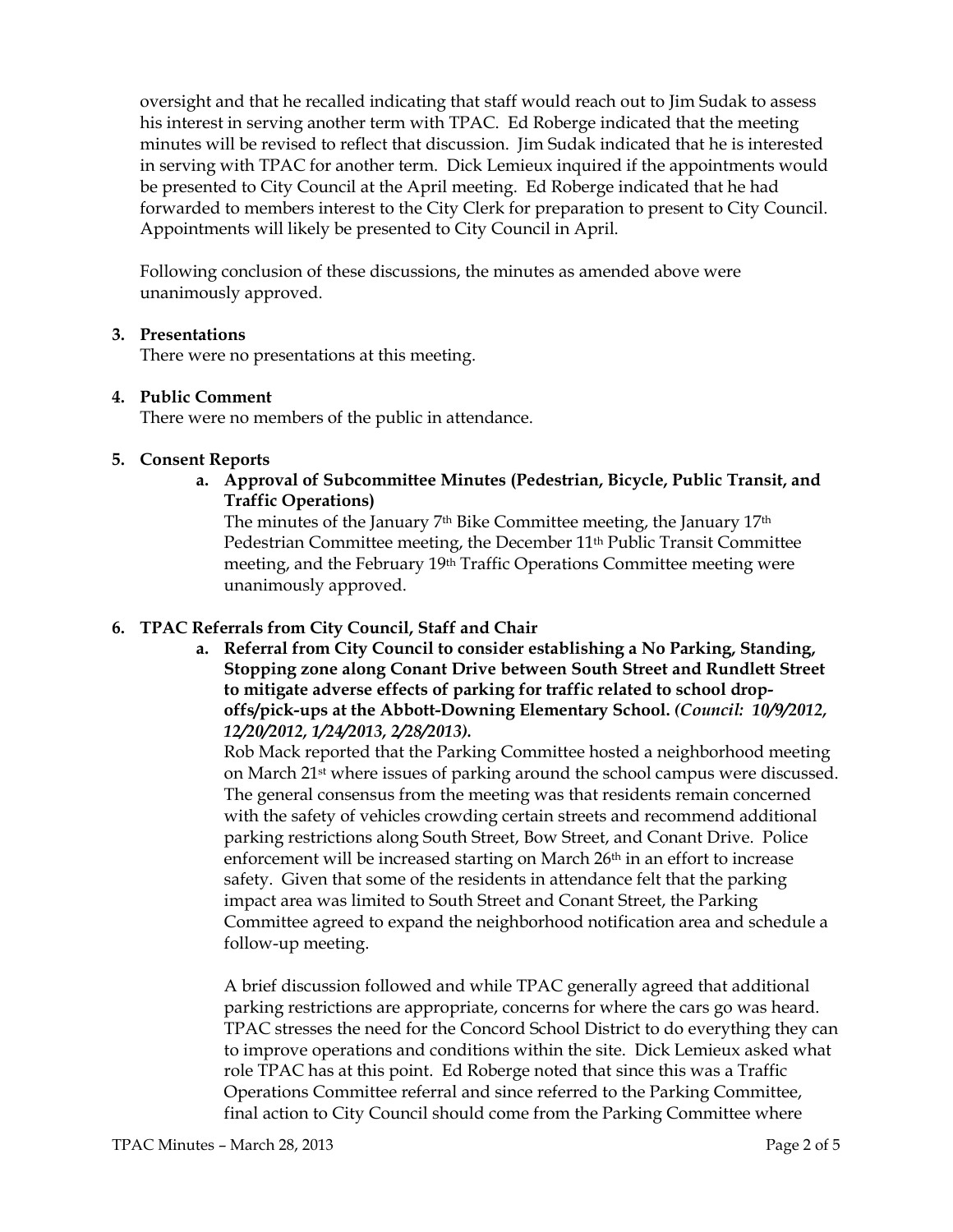Ordinance changes are likely. Rob Mack expects that parking Ordinance proposal is likely for May submittal, June public hearing. Once complete, no further TPAC action is expected.

b. Referral from City Council to consider removal and installation of STOP signs at Heather Lane intersections, including: installation of a STOP sign on the New Meadow Road eastbound approach to Heather Lane; installation of a STOP sign on the Gabby Lane eastbound approach to Heather Lane; and removal of the STOP sign on the Heather Lane northbound approach to Gabby Lane. (Council: 10/9/2012, 12/20/2012, 1/24/2013, 2/28/2013). Rob Mack indicated that a letter has been drafted inviting residents to attend the April TPAC meeting to discuss traffic control within the neighborhood. Dick

Lemieux indicated that the neighborhood discussion should be scheduled first with regular business shortly thereafter. Rob Mack also noted that at the February meeting, TPAC members expressed a desire to review the site. If members haven't do so yet, Rob Mack suggested it would be good to visit the neighborhood prior to the April meeting.

# 7. Status report on subcommittees

### a. Pedestrian Committee, Alex Vogt

Alex Vogt reported that the Pedestrian Committee met on March 21st and continued their planning efforts on a pedestrian counting project. The committee generally agreed that count times would be between the hours of 2:30 – 6:30 PM at selected areas. The committee will be contacting various groups for volunteers. Alex Vogt also noted that the committee continued the discussion on the condition of the sidewalks along the walking route to the friendly Kitchen, including I-393 and Commercial Street. It was noted that the State did not remove snow along the I-393 route this past winter. The committee agreed that this matter should be brought to the attention of the DOT directly by the Friendly Kitchen.

Alex Vogt reported that he is retiring from the DOT and will be spending winter months in sunny Florida. In that, changes to the committee leadership are expected. Dick Lemieux indicated that he had spoken the Ursula Maldonado and she expressed her support to Co-Chair the committee when Alex is away. They both supported this alternative which keeps the Pedestrian Committee structure in place. TPAC congratulated Alex on his announcement to retire and was happy with his indicated to remain a member when in Concord. In further discussion, Alex Vogt noted that there had been some recent discussions with the Bike Committee regarding joining the two committees. Dick Lemieux indicated that he was aware of the discussions but he prefers keeping the committees separate at this time. TPAC agreed.

# b. Bike Committee, Craig Tufts

Craig Tufts reported that the Bike Committee met in March without a quorum. Nonetheless, the committee discussed the 2013 State paving schedule and noted that only a short section of Mountain Road paving is planned within Concord. The committee discussed the State's chip seal program and the conditions of the sections on Mountain Road completed.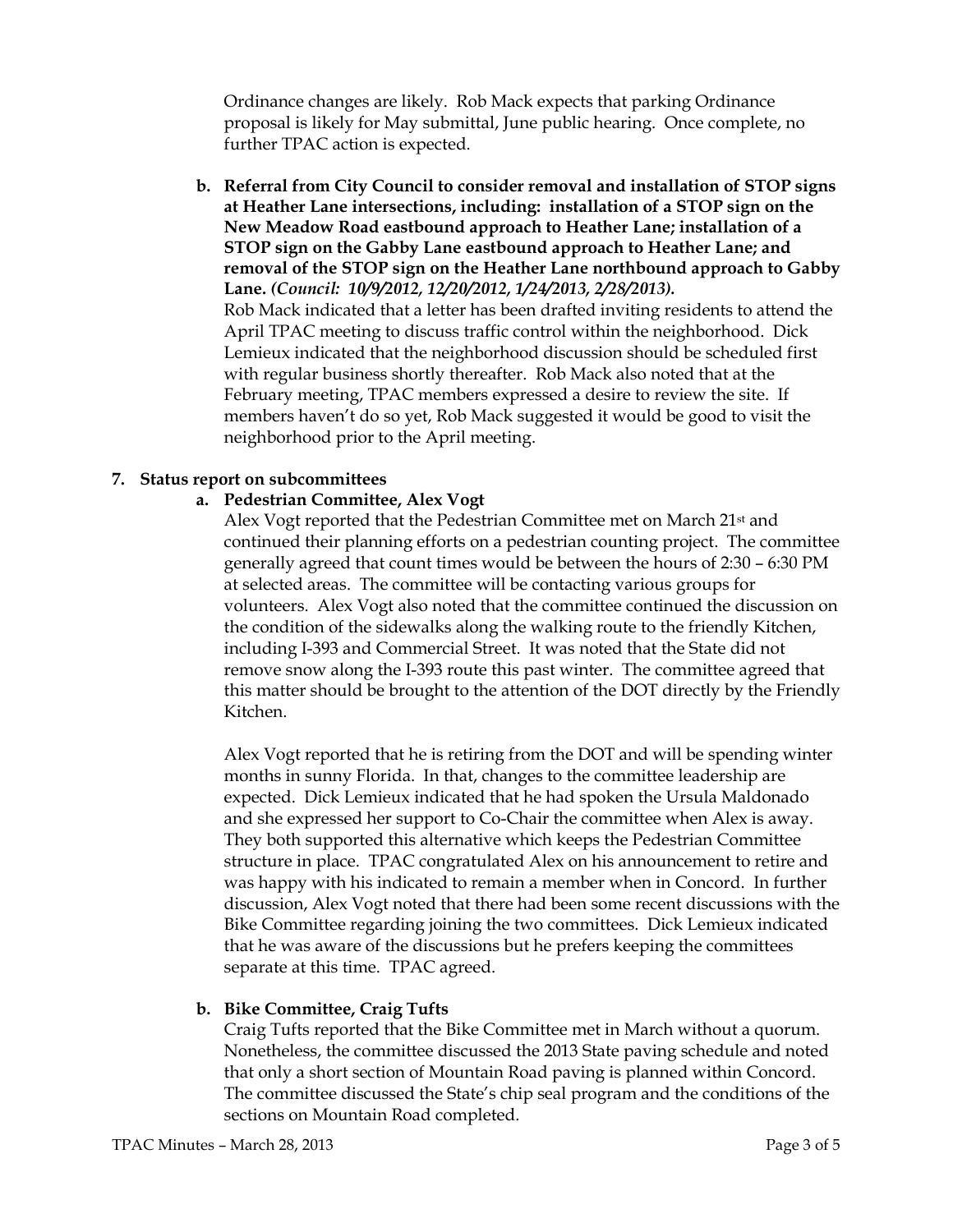Craig Tufts also indicated that the committee has been developing details on an upcoming bike counting plan and will coordinate those efforts with the Pedestrian Committee.

## c. Public Transit Committee, Jennifer Kretovic

Ed Roberge indicated that Jennifer Kretovic was unable to attend the TPAC meeting and read a report from the Public Transit Committee. The committee met on March 22nd and reviewed the 2014 budget proposal and potential funding changes. Concord Area Transit (CAT) reported that 2012/2013 advertising revenue received or committed is \$52,000, up from \$23,000 the previous year. The committee praised the efforts of CAT on this accomplishment.

# d. Traffic Operations Committee, Rob Mack

Rob Mack reported that the Traffic Operations Committee met on March 19th and reviewed recent accident reports as well as a referral related to traffic signal operations. TOC discussed a pedestrian accident at the intersection of State Street/Pleasant Street in detail and reviewed an analysis of crashes at various traffic signals.

With respect to the traffic signal operation referral, TOC considered the performance of the intersection and the circumstances of a distracted driver involved in the accident and concluded that changes to the operation were not warranted. TOC unanimously supported leaving the current operations in place but noted that a future capital improvement project (FY2018 CIP) would consider operational changes at that time. Data from the past 9 years were discussed concluding that of the  $90+/$ - pedestrian accidents, a little more that  $25\%$  of those accidents occurred at signalized intersections. Of those, 13 occurred at traffic signals with exclusive operation (crossing during an all-red phase) while the other 12 occurred at intersections with concurrent operation (going with the traffic). This data is important in considering future pedestrian crossing operation design of the City's traffic signals.

# 8. Staff Updates

a. Downtown Complete Streets Improvement Project – TIGER 2012 (CIP460) Ed Roberge provided a brief update on the status of the Downtown Complete Streets Improvement Project. Staff hosted a well-attended meeting on March 12th where the project design team presented details on the history of Main Street and its evolution to what it is today. The presentation included details on buildings, significant streetscape features, and utility structures. Ed Roberge also noted that the environmental review is nearly complete; all studies and reports have been submitted to FHWA and the NH Division of Historic Resources and final review is underway.

Ed Roberge also noted that upcoming meetings include a staff/project review meeting on March 29th and a public meeting on April 16th. Although disappointed, the committee applauded the efforts by staff and the project design team to review roundabouts for intersection treatments within the project area.